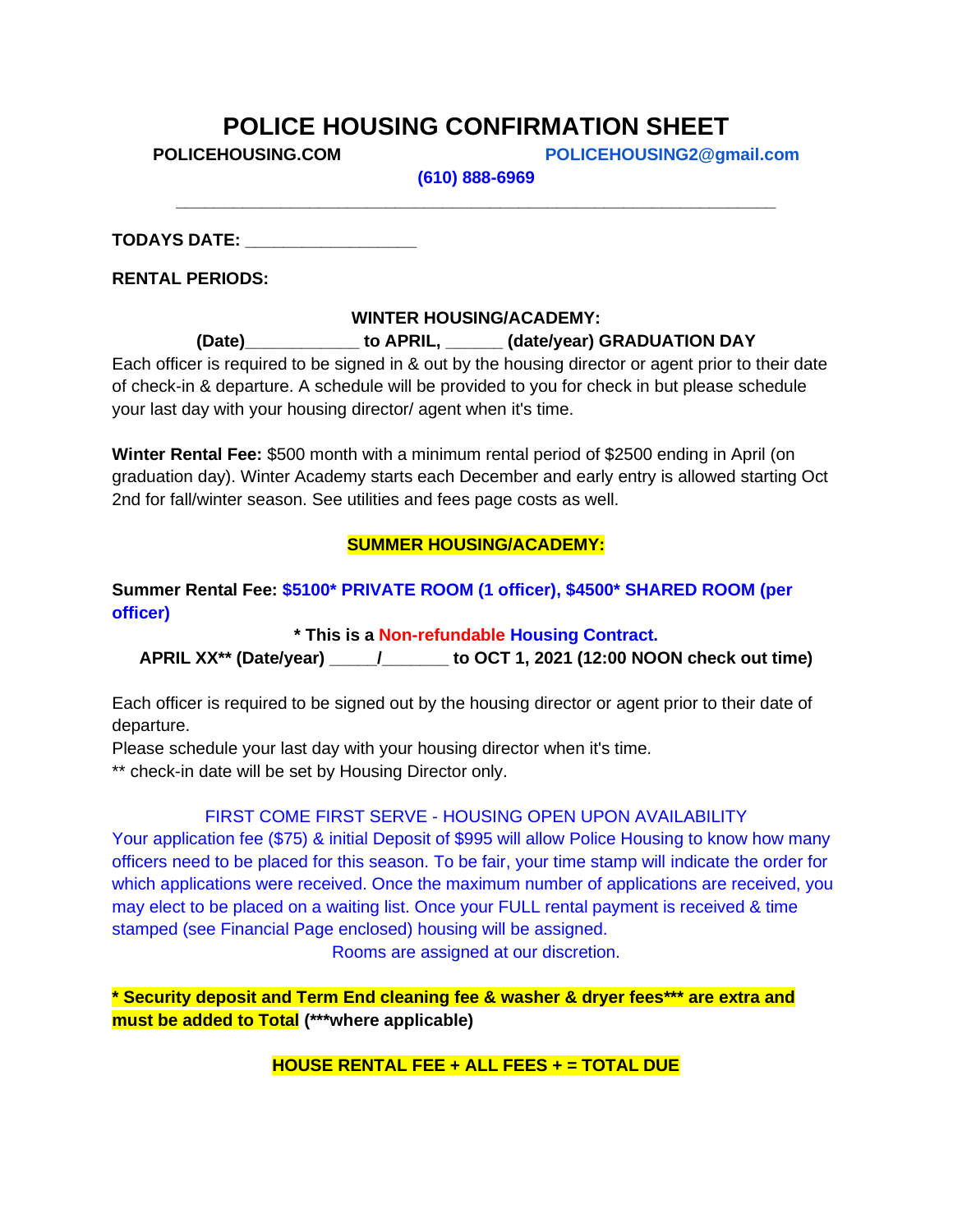**If the housing term needs to be extended - we will be happy to extend the term/time-period with additional fees, please see the Housing Director as soon as you know an extension to the police department contract is requested (additional funds will apply).**

**Note: House occupancy may vary, but if you reserve a private room you will get a private room. Shared room availability may vary in each house. Police Housing reserves the right to make changes to this housing contract at any time. Please Speak to your Head of Household, housing agent or housing director if you have any questions or concerns or call 610-888-6969 any time. Security \$595**

**Sewer:\_\_\_\_\_\_\_\_ This will be determined by the housing location and the season.**

**End of Term Cleaning Fee \$75 (Note: if your room or house is left in poor condition this will result in a higher cleaning fee. The house was given to you in excellent condition, please, return in the same manner).**

#### **ROOM HOLDING AUTHORIZATION SECTION**

Please note this is a **non-refundable Contract** in its entirety \_\_\_\_\_\_\_\_\_\_\_\_\_ Initial Here

**Application Fee Due Upon Initial Contact: \$75 (non-refundable)**

**Room Deposit must be paid in order to reserve your room category, Specific Housing Location Not Confirmed until Paid in Full \_\_\_\_\_\_\_\_\_ Initial Here (non-refundable)**

**Room Deposit: \$995**

Officer's Name: etc. and a settlement of the Bed/Room Desired

**This payment, in the form of a check/direct deposit/VENMO, dated\_\_\_\_\_\_\_\_\_\_\_\_\_\_\_\_ in the amount of \$\_\_\_\_\_\_\_\_ constitutes:**

**Your Non-Refundable Room deposit - authorizing Police Housing to reserve your bed & room in stated housing location listed above. Please note rooms are limited and we operate with a first come first serve policy.**

**Please inform the director or which station sponsored you. Sponsored Station** 

**Move in date of approximately \_\_\_\_\_\_\_\_\_\_\_\_\_\_** X\_\_\_\_\_\_\_\_\_\_\_\_\_\_\_\_\_\_\_\_\_\_\_\_\_\_\_\_\_\_\_\_\_\_ Signature of Officer Date \_\_\_\_\_\_\_\_\_\_\_\_

**This is a NON-REFUNDABLE housing contract & commitment. Once a deposit is placed on a room and signature is accepted and authorized by the housing agent, as well as the officer's signature below, your room is secured and reserved for the listed officer.** \_\_\_\_\_\_\_\_ initial Here **Police Housing will then hold said room for specific officer arrival. If an officer fails to take possession or if, while said officer is occupying/in possession of room, and the officer quits, transfers, is removed, fired, fails out of Academy, or leaves for any reason during the pre-paid term above, no refunds are granted. THIS IS A NON-REFUNDABLE HOUSING CONTRACT.** \_\_\_\_\_\_ Initial Here

**Please make sure you are fully aware of your responsibilities prior to signing for your room holding & this housing commitment rental agreement.**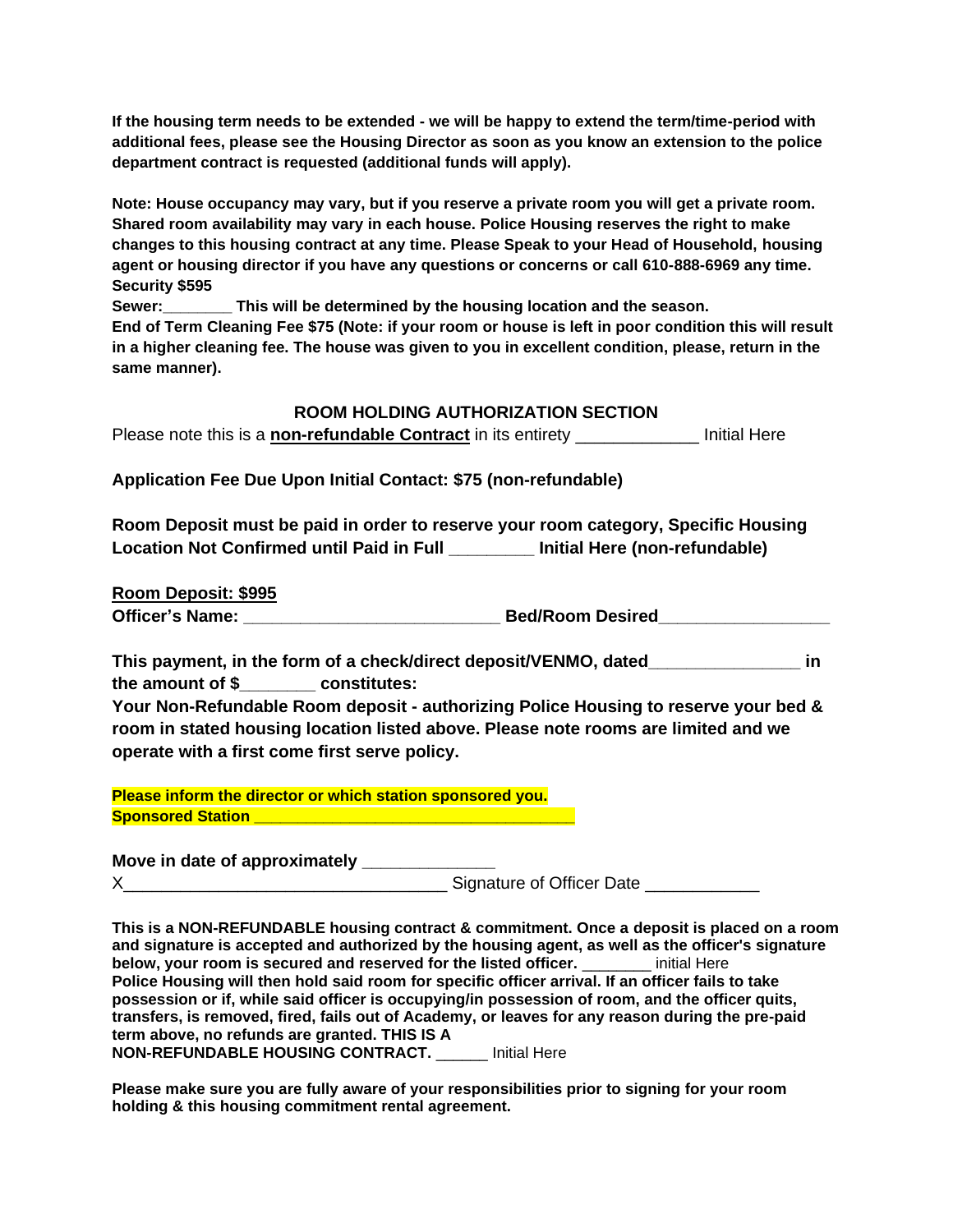#### **HOUSE SHARE /UTILITIES / HOUSE RULES OBSERVANCE**

**Since WINTER HOUSING rental periods are extremely discounted, all utilities during the winter months will be 100 % shared by the # officers in the house. Utilities will need to be placed in the name of said officers for proper responsibilities with proof required at move in. Water/ sewer bills for usage may be escrowed since these bills won't arrive until after departure & will be monitored throughout term. Utilities bills & their proper proof of payment is due each month. In order to protect all roommates NO utility accounts or service can be turned off until the housing director is notified & signs off. Note: Baker House has a washer and dryer on premises - please see the director for the terms of usage.**

**Heat must be maintained at a minimum of 60 degrees to protect house pipes.**

**During the SUMMER HOUSING, all utilities will be house shared. Shared by the # of officers in house less % paid for by the Police Housing division. This will promote conservation and build teamwork. House rules will apply in all house shares. Please work with your roommates to set rules for all to observe & respect for your health & safety as well your fellow officers & of course the housing location. Each officer will have their own private room or will share a room (double occupancy) plus have use of shared common areas. These "common areas" need to be well maintained and cleaned at all times. It is the responsibility of each Officer /First Responder to work together as a team to maintain their houses. House Checks may occur & if found less than satisfactory, fees may be assessed for houses failing to meet approved conditions. If a housing location needs to have a cleaning service, pest or trash or any other types of extra services during the term of said housing, fees will be charged to each officer in the house and due immediately. Please Respect your house & keep it clean.**

**Each House Group must elect 1 Head of Household (HOH) or one will be appointed to represent your house team.**

was appointed as your Head of Household Season 2021.

**We are grateful to have HOH services. The Head of Household will work directly with the Police Housing Division & its director making sure all communication regarding your health welfare and safety is made top priority. They will have the authority to make**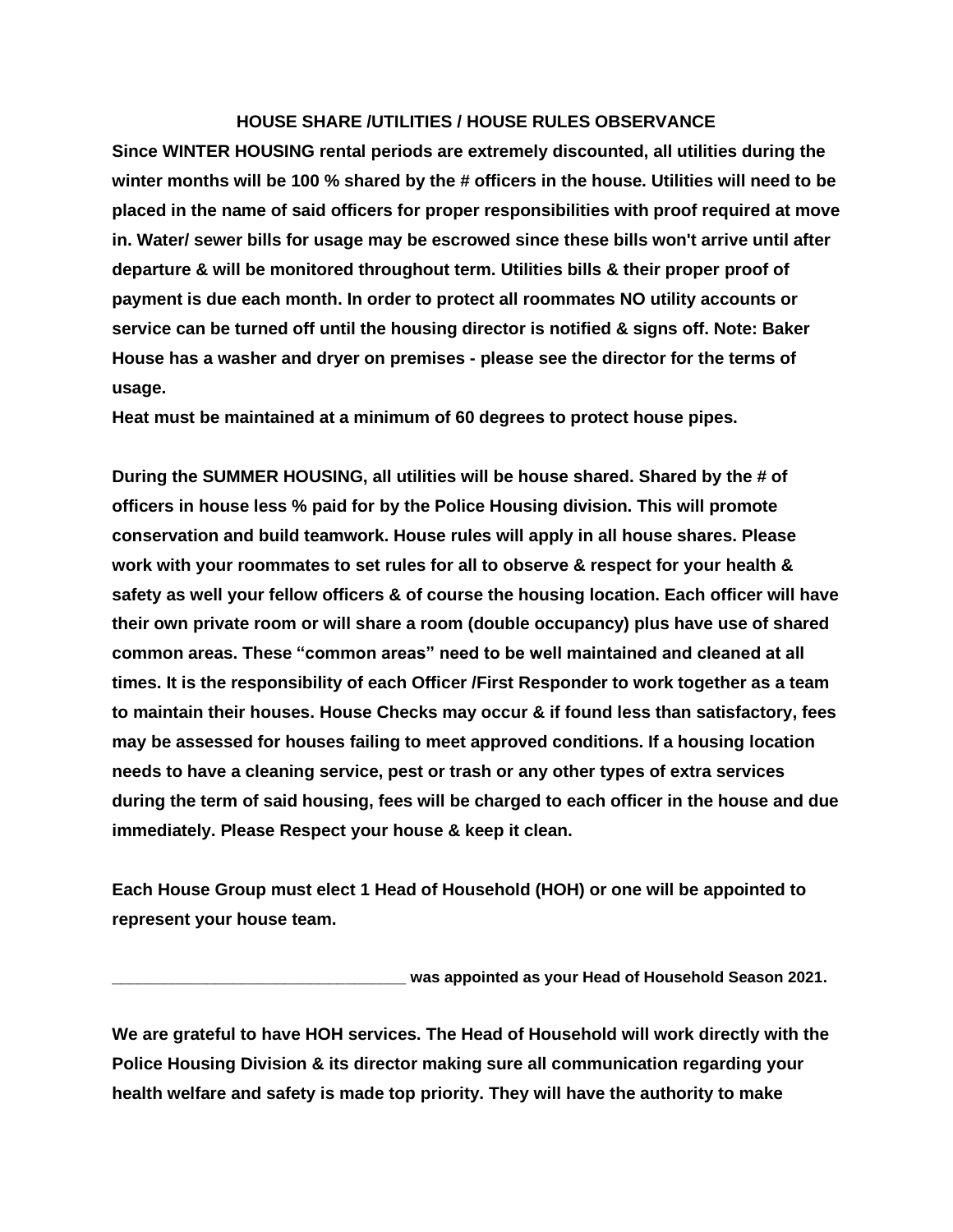**household decisions in case of a police housing agency's absence so please be respectful to them at all times & follow their instructions since we are advising you all now that their communication is through us.**

**Please respect your roommates' space, property, and personal possessions. Note: Proper communication is key especially to successful living arrangements. We expect any disagreements to be settled with the utmost respect for each fellow officer as well as the house you all will be occupying. Any inappropriate behavior will be grounds for removal. Please consult your RA, HOH or housing director if any problems arise for which you feel you need assistance or guidance. We are all here to help.**

#### **UTILITIES**

**Utilities: All utilities are under a "house share" policy and are divided equally among the # of tenants in each house.**

**Summer Term**

**Electric:\_\_\_\_\_**

**Water/Sewer-bills - Police housing will monitor usage and bill accordingly if necessary - Please conserve. Sewer fees are based off of water bills/usage.**

**Promoting conservation, proper money management, and teamwork is important - Any failure to cooperate or respect house rules will result in NOTIFICATION TO POLICE DEPARTMENT OR ACADEMY SUPERVISOR OR FIRE /EMT SUPERVISOR!**

**The HOH or director will be given copies of each bill and if they are not picked up by sponsorship monies then each tenant must forward their fair portion to HOH or housing director by specified due date by Vemno. Thank you ahead of time for your cooperation and conservation. If it becomes necessary to set up an Utilities escrow account to handle any utilities payments, we will let you all know. Please be mindful of utility due dates when needed.**

**We also have guardian angels, secret admirers & good Samaritans still in this world. We are contacted and asked how they help our Police Fire EMTs and all First Responders. HINT: They like to pick up utility bills, send over food trays, pay for Taco Nights, buy Breakfast Lunch and/ or Dinner Party trays and a wide variety of other helpful and kinds ways they like to show you all that you are very much appreciated!!**

**Please have a house meeting so that your HOH may pass us a HOUSE WISH LIST. This way, when we are contacted we may suggest your favorite foods or items from this wish list that these kind citizens wish to extend their gratitude to you all.**

**See financial and signature pages below**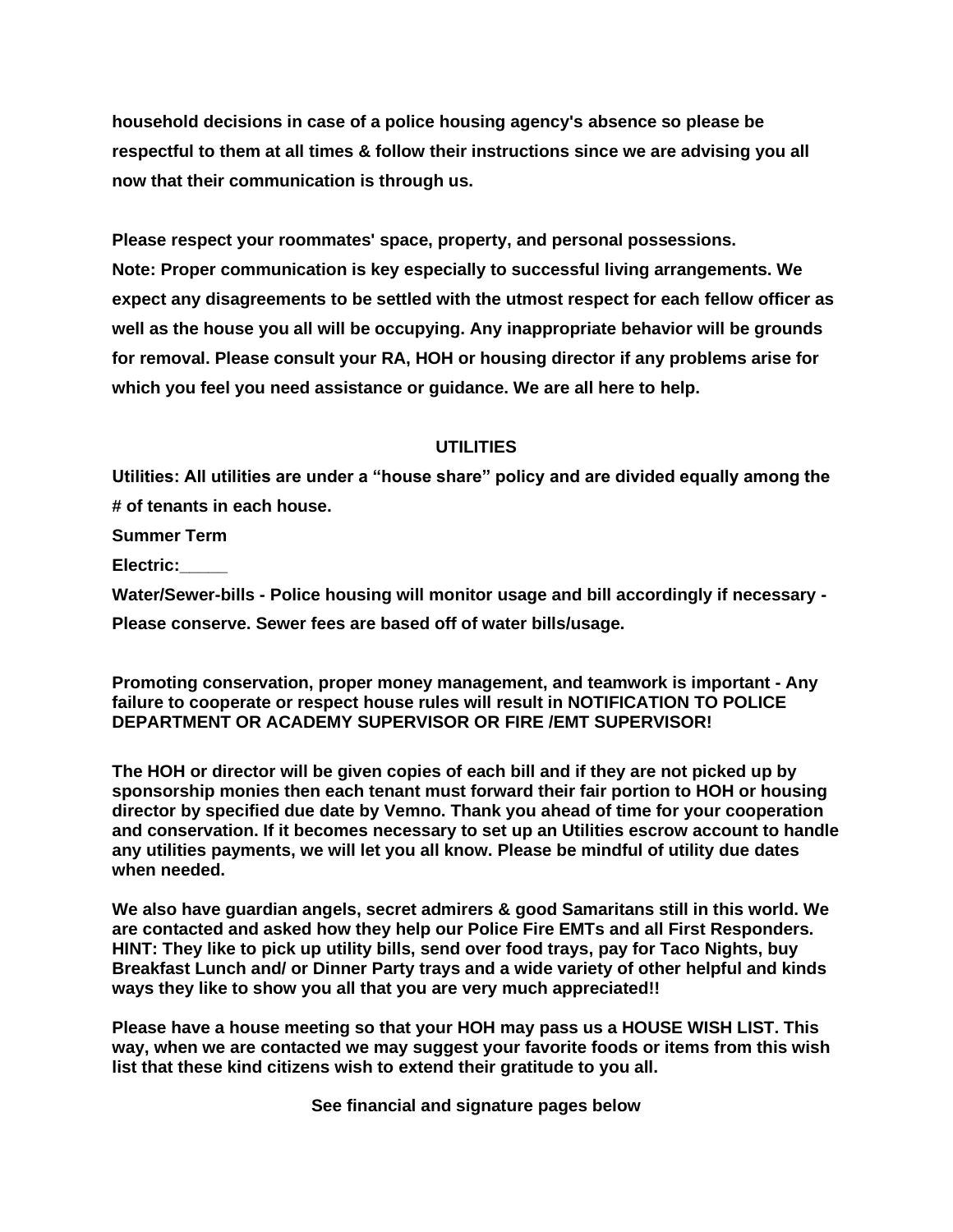## **Financial Commitment Page**

**Application Fee \$75\_\_\_\_\_\_\_\_\_**

**\*Required Immediately to process your Application, and is non-refundable**

| <b>Rental Deposit</b>         |        | \$995 ________ ** This will be take-off of the total rent due |
|-------------------------------|--------|---------------------------------------------------------------|
| <b>Balance of Rent</b>        | \$     |                                                               |
| <b>Security Fee</b>           | \$595  |                                                               |
| End of Term Cleaning Fee \$75 |        |                                                               |
| <b>Washer and Dryer fee</b>   | $\sim$ |                                                               |
| (if applicable)               |        |                                                               |
| <b>Utility Escrow</b>         |        |                                                               |
|                               |        |                                                               |
| <u>TOTAL DUE</u>              | S      |                                                               |

**Once paid in full a house assignment can be given to you (actual room will come closer to check in) If a deposit is only given, your application will held for housing based upon availability at the time of your paid-in-full contract application.**

**Housing deposits will only be accepted until housing is booked in full. You may elect to go on a waiting list.**

**\*\* The Rental deposit fee is non-refundable. Once the contract is paid in full and room has been confirmed the entire contract in full is non-refundable. If you elect to go on a waiting list and housing does not become available, your deposit will be refunded.**

**NOTES:** 

**See signature confirmation page below**

**\_\_\_\_\_\_\_\_\_\_\_\_\_\_\_\_\_\_\_\_\_\_\_\_\_\_\_\_\_\_\_\_\_\_\_\_\_\_\_\_\_\_\_\_\_\_\_\_\_\_\_\_\_\_\_\_\_\_\_\_\_\_\_\_\_\_\_\_\_\_\_\_\_\_\_\_ \_\_\_\_\_\_\_\_\_\_\_\_\_\_\_\_\_\_\_\_\_\_\_\_\_\_\_\_\_\_\_\_\_\_\_\_\_\_\_\_\_\_\_\_\_\_\_\_\_\_\_\_\_\_\_\_\_\_\_\_\_\_\_\_\_\_\_\_\_\_\_\_\_\_\_\_**